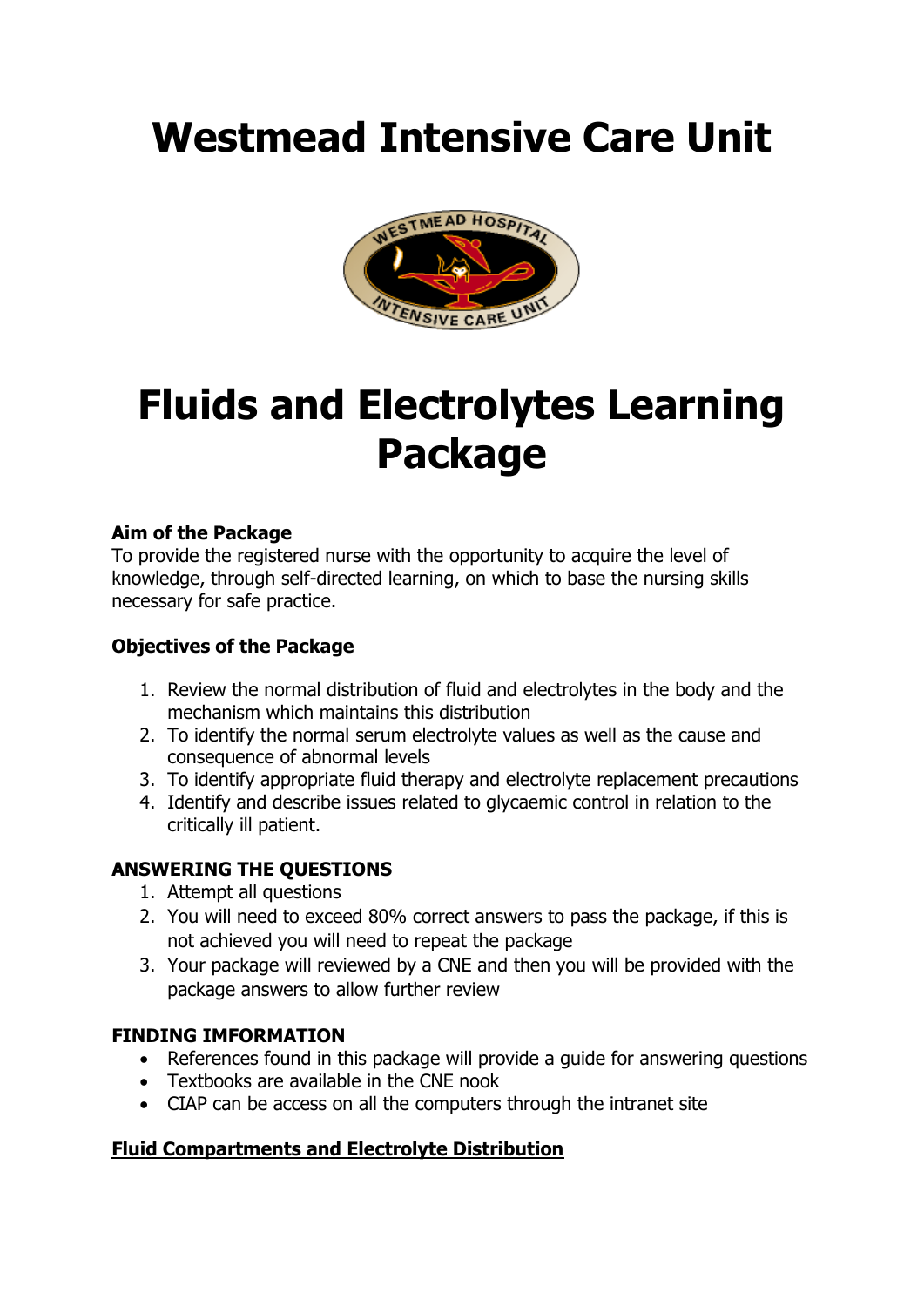"Water contributes to approximately 60% of body weight, with different organs varying in water content. Men normally have less fat than women, thus have a higher percentage of body weight as water.

The average water content as a percentage of total body weight is 60% for men and 50% for women. Total body water (TBW) as a percentage of total body weight decreases with age due to a progressive loss of muscle mass. TBW is commonly divided into two volumes,

**1) Extracellular fluid (ECF),** that in blood vessels, where it is called plasma and also interstitial fluid.

**2) Intracellular fluid (ICF),** which also includes red cell volume." (T.E.Oh., pg.700)

Q1. Explain these terms ECF and ICF volumes and how they are normally regulated by the body to maintain homeostasis.

## **PARTICLES IN A SOLUTION CONTRIBUTE TO THE GENERATION OF AN OSMOTIC PRESSURE.**

The osmotic pressure is referred to as osmolality, osmolarity, or tonicity of the fluid.

Q2. Explain these terms, osmolality, osmolarity and tonicity.

Normal Osmolarity of the three body fluid compartments is about 300mOsm/litre. The Plasma concentration is slightly higher than that of the other two compartments because of the osmotic effect of the plasma proteins.

Q3. Explain the role of capillary blood pressure in water movement between the plasma and interstitial fluid.

Q4. What is an electrolyte? Give examples of electrolytes and non electrolytes.

Q5. The concentration of solutes varies according to the different fluid compartments. Identify the electrolyte composition of these fluid compartments.

Q6. Explain the Sodium – Potassium pump.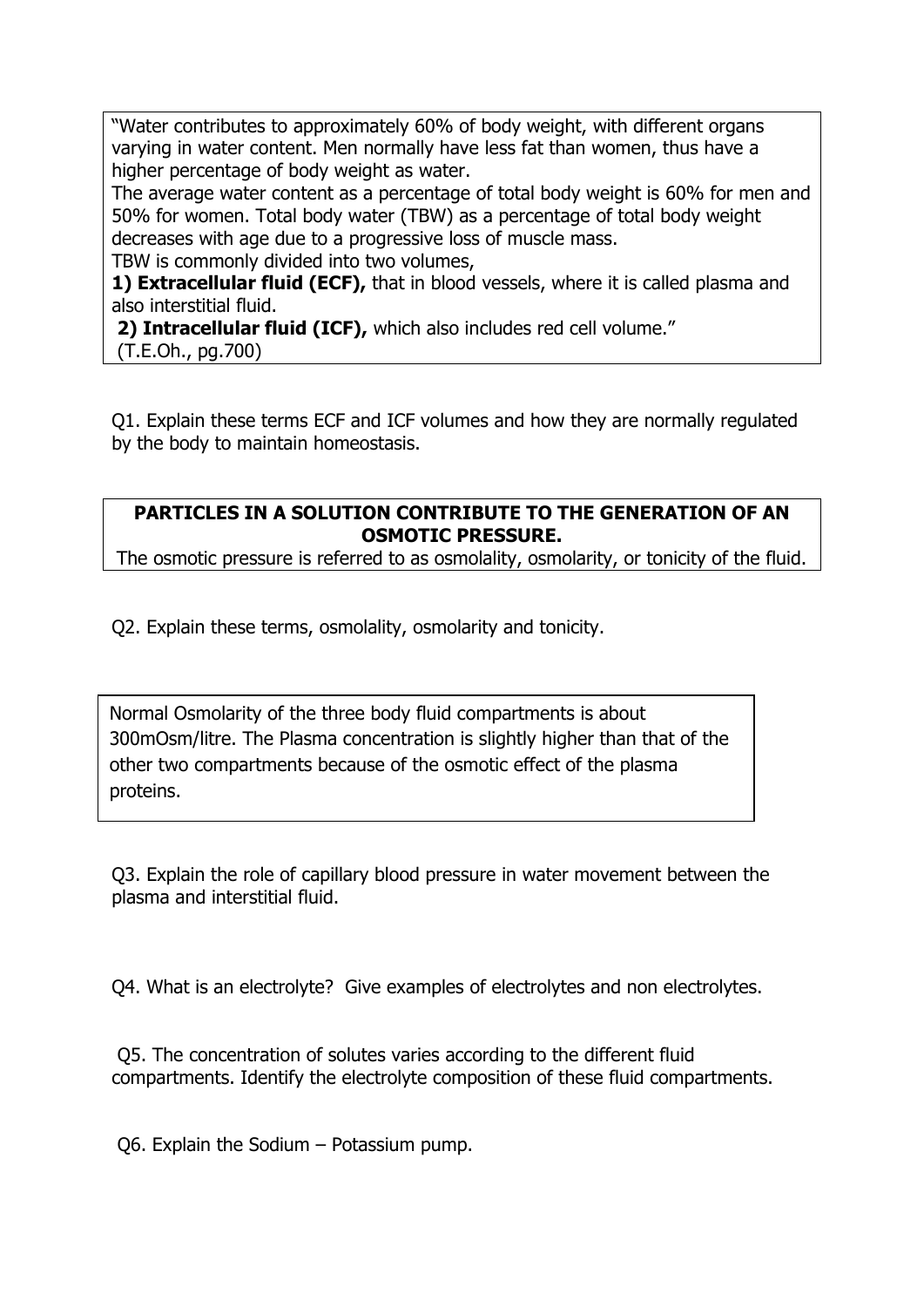Note that the Na+ - K+ pump requires the ATP derived energy. ATP production requires oxygen. So cells that are hypoxic will have a failure of their cell membrane function and integrity and will become oedematous.

Q7. Explain the hormonal control that affects the kidneys ability to control urine volume.

Q8. Briefly review the forces (osmotic or oncotic and hydrostatic) that maintain capillary to interstitial space fluid equilibrium and explain how peripheral oedema forms.

Q9. Briefly identify the normal value and main function of each of these electrolytes. Please explain hypo and hyper conditions and the effect that they have on the body including ECG changes if relevant and treatment.

- Potassium
- Sodium
- Magnesium
- Calcium
- Phosphate

## **IV Fluid Replacement**

The selection of an intravenous fluid depends on the patient's requirements with respect to water, sodium and intravascular filling.

"All infused fluid may be seen as being composed of plasma equivalents (colloid solutions), saline equivalents (crystalloid solutions), or water equivalents. Plasma equivalents will remain confined essentially to the circulation as a result of their oncotic pressure. Saline equivalents will distribute between the interstitium and plasma, but remain restricted to the extracellular fluid compartment because of their sodium content. Water equivalents will distribute in accordance with the distribution of water in the body." (Scheinkestel CD., Tuxen D., Cade JF. Shann FA.)

Q10. Describe the composition and tonicity (mmol/L) of the following fluids.

- Normal Saline
- 5% Dextrose
- Plasmalyte
- Hartmanns

| Fluid | Sodium% | Potassium% | Chloride | Glucose | onicity |
|-------|---------|------------|----------|---------|---------|
|       |         |            |          |         |         |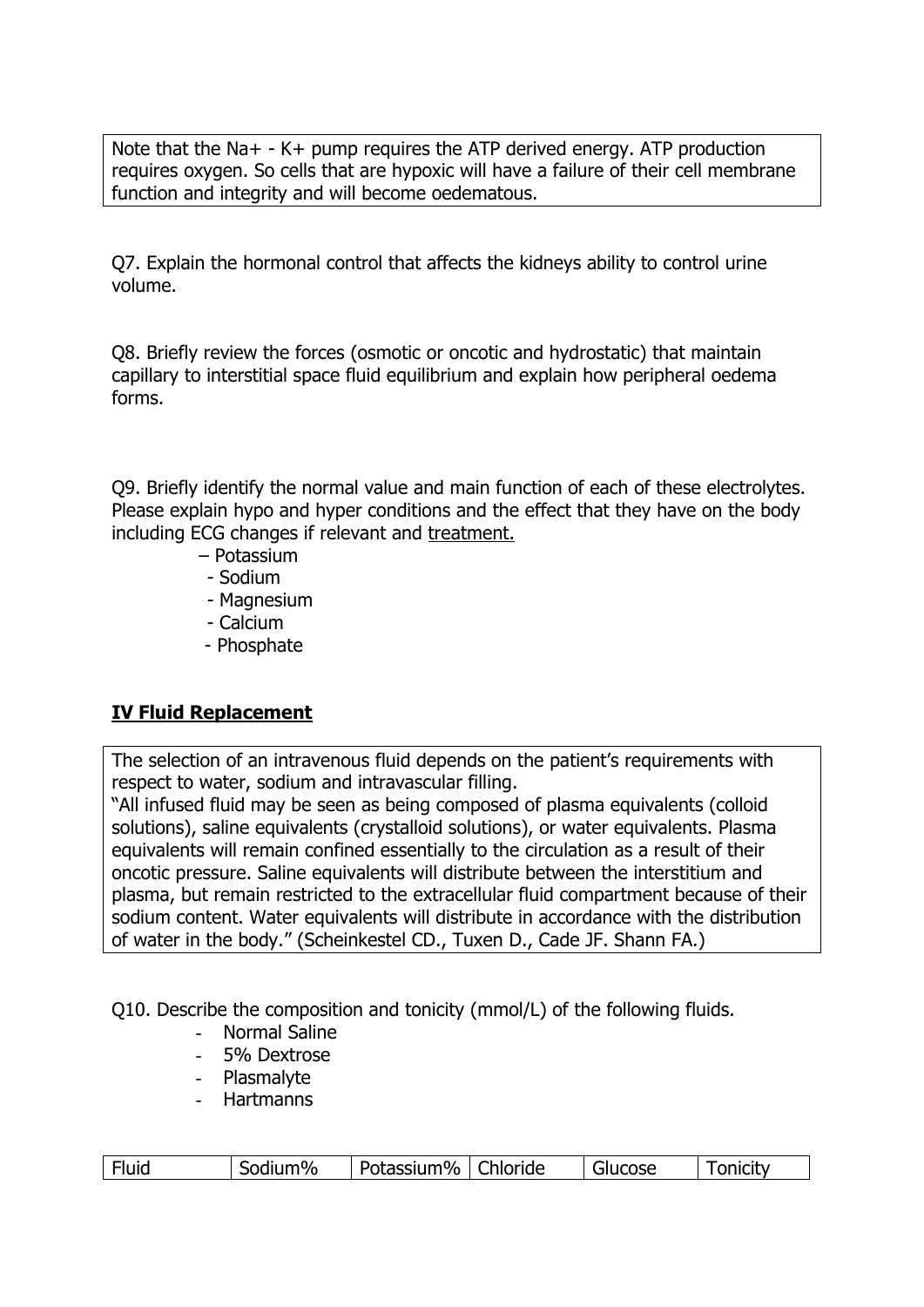|            |  | mmol/l | mmol/L | mmol/L |
|------------|--|--------|--------|--------|
| N/Saline   |  |        |        |        |
| 5% Dex     |  |        |        |        |
| Plasmalyte |  |        |        |        |
| Hartmanns  |  |        |        |        |

Q11. In administering IV fluids, what ABG results would you consider necessary to take into consideration and why before commencing the infusion?

**Colloid** – albumin 20% / 100mls & 5% / 500mls **Plasma and plasma derivatives** – packed cells, platelets, fresh frozen plasma, cryoprecipitate.

These are all used in relation to the clinical situation and availability from blood bank. All plasma and plasma derivatives should be given through a 200 micron filter as per blood bank recommendations.

Q12. What type of patient would require a RBC leukocyte depleting filter and why?

During resuscitation all IV fluids should be given through a pump set. These infusion sets have an inbuilt 200 micron filter and are designed to administer fluids at a fast rate.

Q13. Ideally which lumen of the central venous catheter should be used for maintenance and bolus fluids?

Precautions should be taken with all electrolyte solutions. i.e. Potassium acetate, potassium di-hydrogen phosphate, potassium chloride, Magnesium sulphate.etc. Administration of all electrolytes require strict adherence to ICU guidelines.

Q14. When administering IV potassium solutions what precautions should be taken? What is the ICU policy for administration, include in your answer peripheral cannular administration.

Q15. What is the rational for administering potassium acetate or potassium dihydrogen phosphate instead of potassium chloride.

Q16. IV Magnesium replacement. What precautions should be taken when administering IV magnesium sulphate? What is